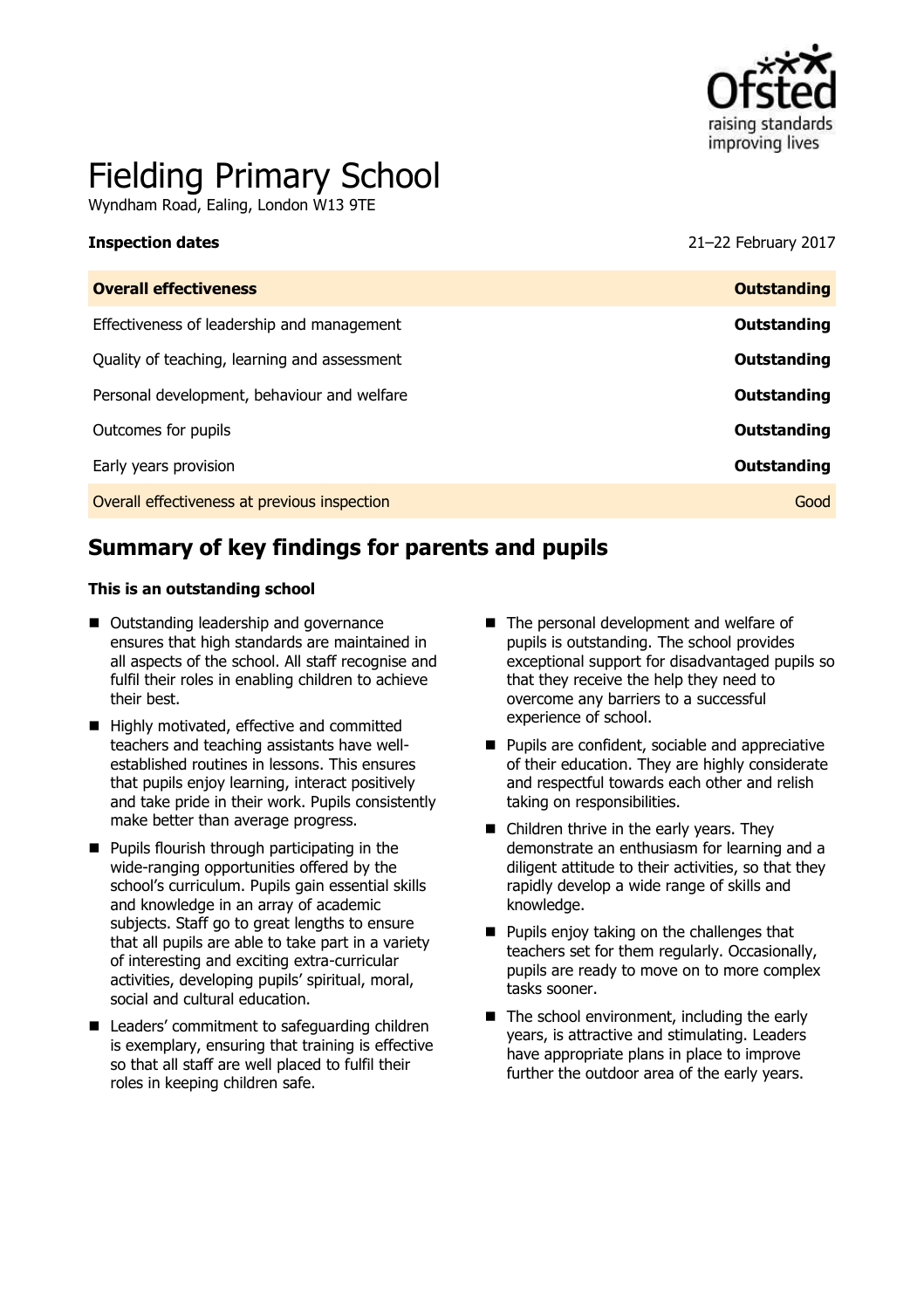

# **Full report**

### **What does the school need to do to improve further?**

- Ensure that most-able pupils, including most-able disadvantaged pupils, are able to take on the right level of challenge as soon as they are ready.
- **IMPLEMENTER Implement the proposed developments to the early years outdoor area to provide** children with even more learning opportunities.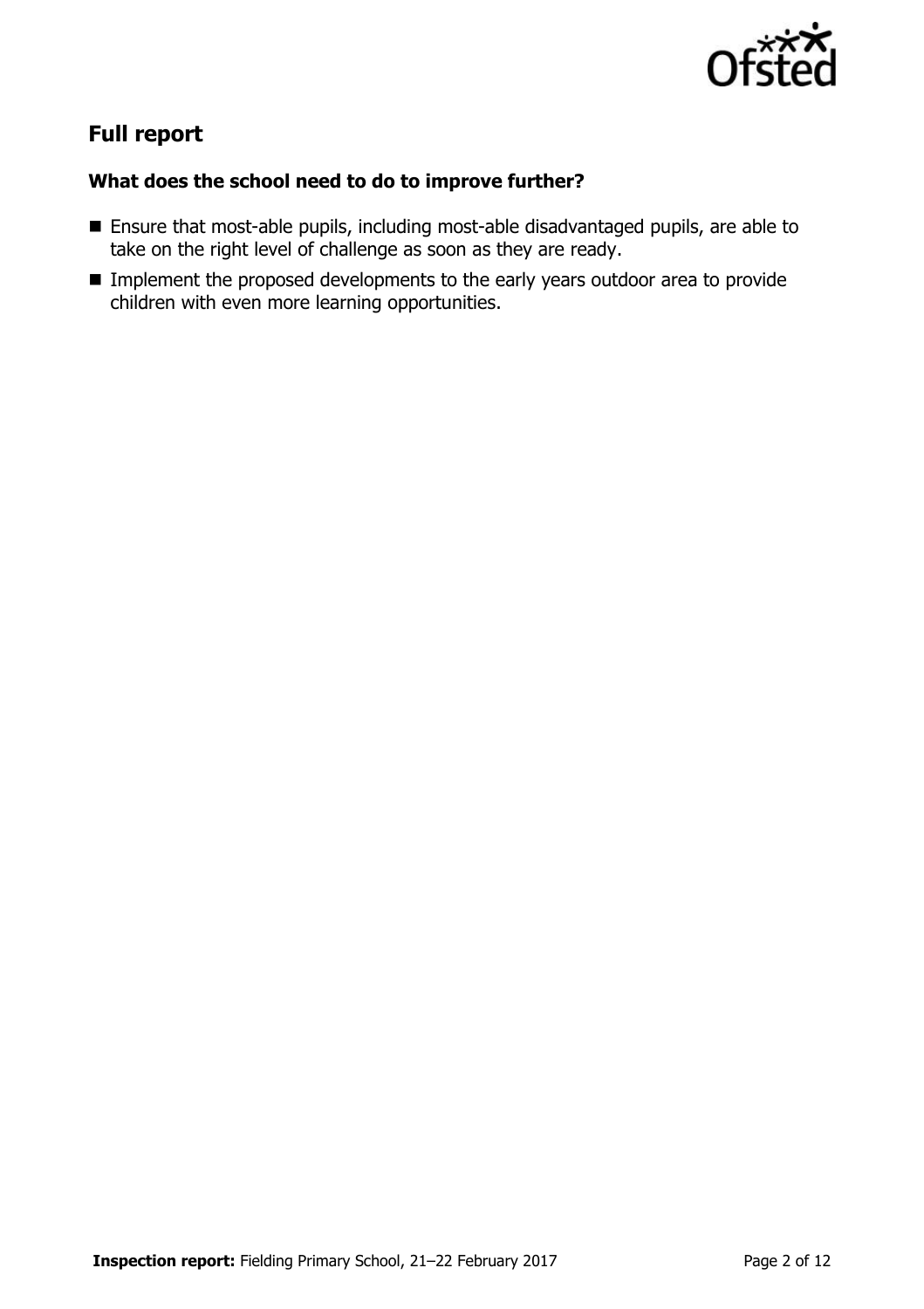

# **Inspection judgements**

#### **Effectiveness of leadership and management Constanding**

- The headteacher and deputy headteacher, together with the governing body, set a fine example of inspirational and ambitious leadership that has created the collective responsibility and drive for excellence across the school. All staff have high expectations of each other and themselves to enable pupils to achieve their best.
- Leaders have embedded thoroughly the school's systems. Whether tracking of pupils' progress, monitoring of the effectiveness of interventions, quality of teaching, learning and assessment, or behaviour, leaders' effective and accurate evaluations mean that improvements are made rapidly when needed.
- Leaders make certain that the quality of teaching is outstanding. All staff receive highquality continuing professional development. Leaders provide a wide range of training, which is tailored to be effective in addressing both the key areas for improvement for the school as well as the needs of individual teachers to develop their practice further.
- Newly qualified teachers are well supported so that they grow in confidence quickly. More experienced teachers receive leadership development to support their career aspirations. Teachers demonstrate a drive for continued further improvement. Their openness to share good practice and help each other, means that students who train at the school often return to take up teaching posts.
- Senior leaders make sure that subject and year leaders develop their leadership skills well. Middle leaders have a clear and accurate understanding of the school's priorities. They draw on their training and close teamwork with senior leaders to ensure that their work has a positive impact on both the performance of teachers as well as outcomes for pupils.
- Teachers' performance management targets are ambitious and related appropriately to the school's priorities for continued improvement.
- Leaders plan and review the curriculum carefully so pupils are able to develop their reading, writing and mathematical skills while acquiring knowledge and understanding across a wide range of subjects.
- Spiritual, moral, social and cultural education is at the heart of the school's work, ensuring that pupils learn about faiths and cultures other than their own and gain skills and knowledge that enable them to be well prepared for life in modern Britain. The enriched curriculum provides a range of remarkable experiences and exceptional tuition for pupils, for example in modern foreign languages, music and physical education, delivered by specialists. All pupils have the opportunity to learn a musical instrument and go on trips to enrich their learning. The school's 'WOW' moments are one example of the school's commitment to providing pupils with inspirational and awe-inspiring events, such as a whole year group camping on the school field or another visiting 'a night at the museum'. Staff work hard to ensure that pupils have equal opportunities to take part so no one misses out.
- Leaders review the impact of the physical education and sports premium carefully to ensure that it is spent wisely. As a result of investments made, the quality of teaching of physical education has improved. Pupils are able to participate in a wide range of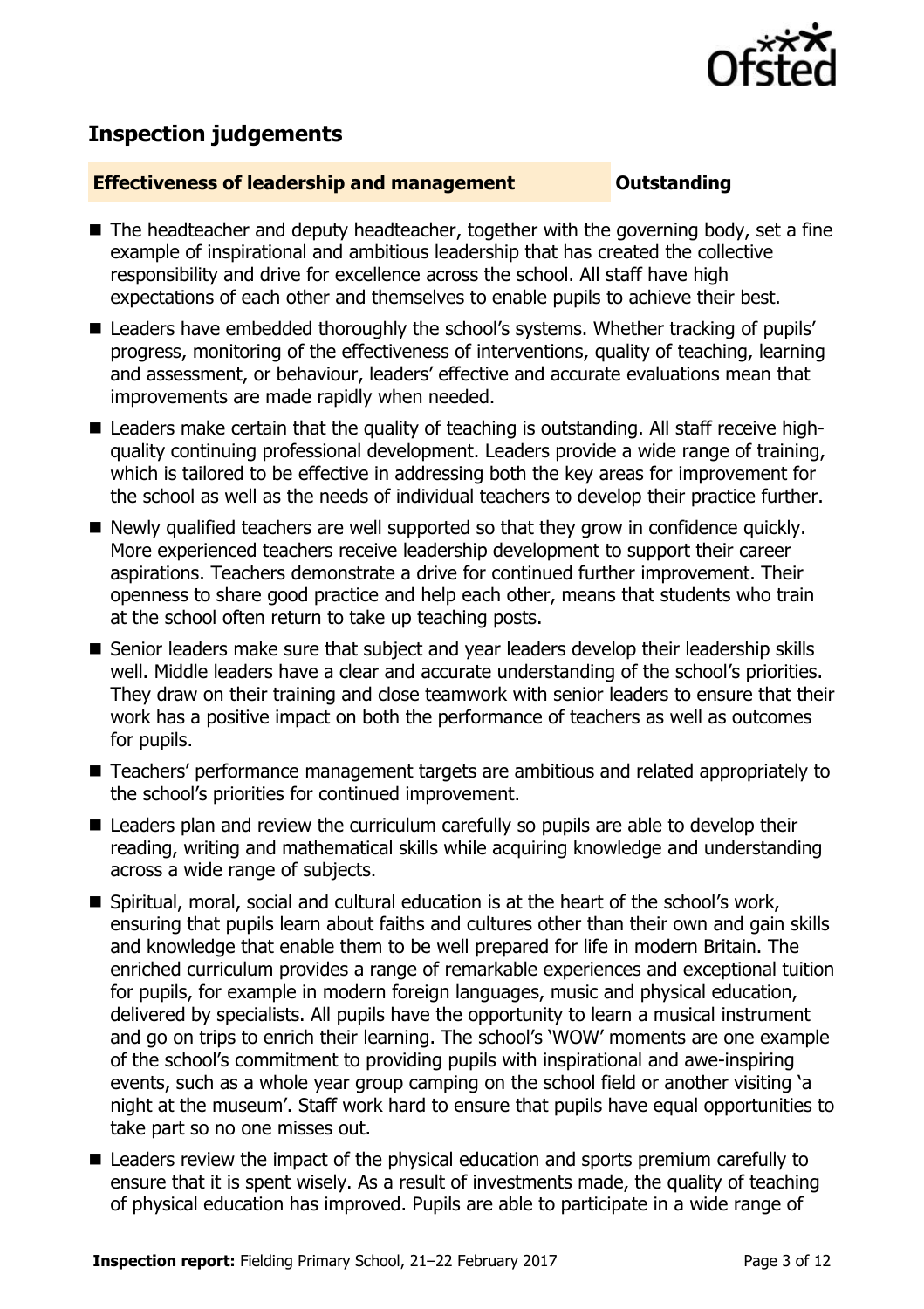

after-school sports clubs, catering for all tastes, and take part in increasing numbers of sports competitions.

- Leaders, including in the early years, establish strong links with parents to keep them well informed about their child's experience of school. School staff run helpful workshops and drop-in sessions to convey information about how different subjects are taught in lessons so that parents feel more confident to help their child at home.
- The collective responsibility of leaders and all staff to ensure that pupils fulfil their potential is exemplified by the school's work to use additional funding effectively to support pupils who have special educational needs and/or disabilities and disadvantaged pupils. Leaders, including those who oversee special educational needs, use comprehensive tracking systems to inform regular review meetings and identify exactly what individual pupils need to support their engagement with their learning. Leaders oversee highly efficient communications with all those who can make a positive difference to pupils' experience of school, including staff, parents and outside agencies. The clarity of communication ensures a joined-up and personalised approach to enabling pupils to overcome any difficulties and to make better progress.

#### **Governance of the school**

- The governing body represents a productive combination of longer-term experience of the school and newer members. They present a range of relevant skills and knowledge to enable them to fulfil their roles and responsibilities.
- Governors are well led, so that while each governor links with a key priority area for the school, all governors are kept informed of all aspects of school life. As a result, they are keenly and accurately aware of the key areas of strength and the priorities for further development across the school. Their ambition is reflected in their rigorous review and evaluation of the impact of actions taken by school leaders, with their clear expectations that improvements are made swiftly when needed.

### **Safeguarding**

- The arrangements for safeguarding are effective.
- Leaders ensure that all statutory requirements are in place, including training for all staff, and that all necessary checks are made when recruiting staff.
- Leaders go to great efforts to ensure that staff not only receive statutory training, but also receive additional information and guidance on risks to specific groups of pupils. Leaders make sure that staff are able to draw on their training effectively and are alert to any signs that a pupil may be at risk, for example of female genital mutilation, or extremism. Well-organised systems, efficient communications and meticulous record keeping mean that leaders follow up concerns promptly, working with outside agencies when needed.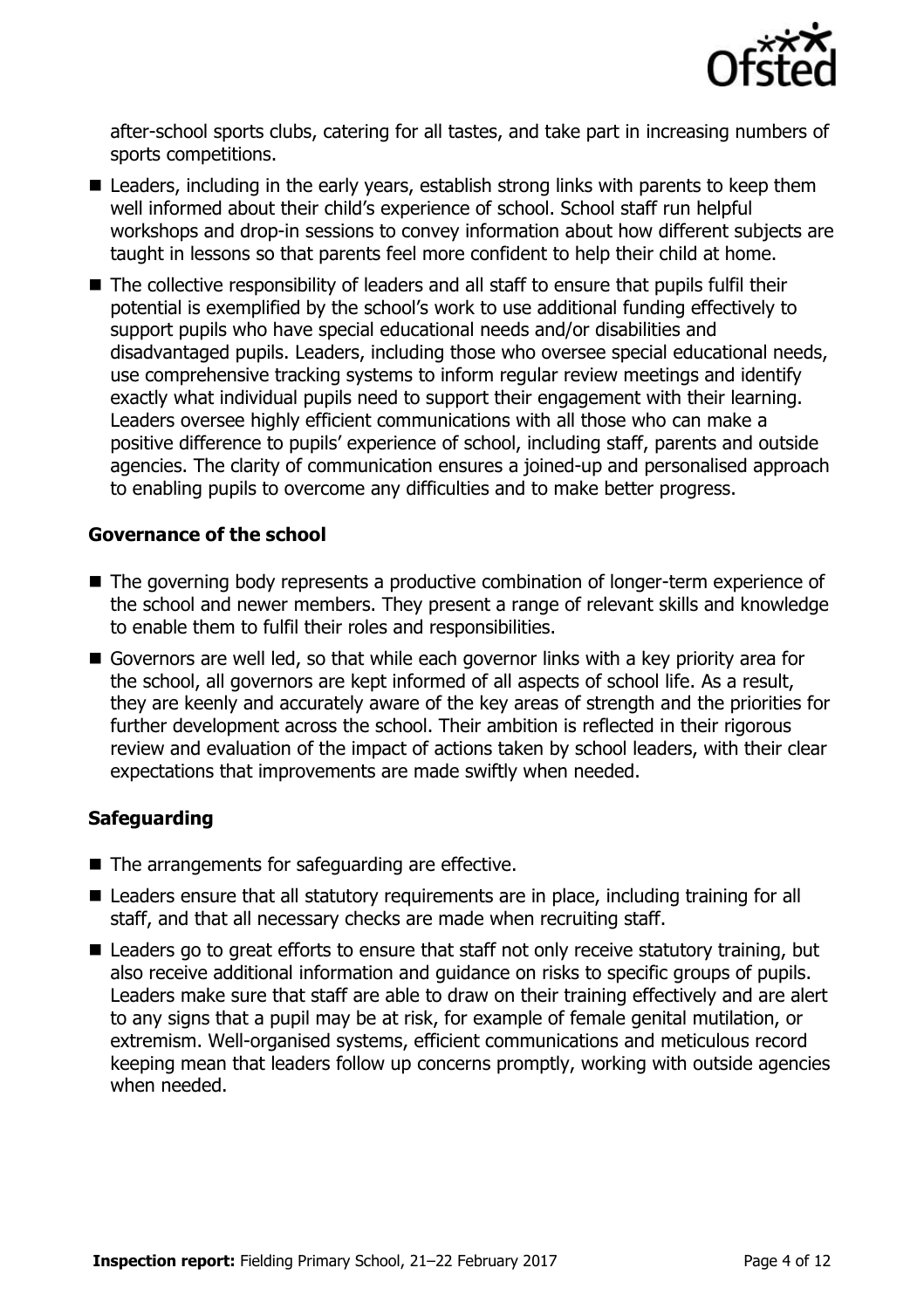

### **Quality of teaching, learning and assessment Outstanding**

- Throughout the school, teachers nurture pupils' positive attitudes towards their learning. There are well-established routines in lessons for pupils to reflect on and apply their learning and recognise when they make progress by improving their work.
- Teachers promote a calm and diligent atmosphere in lessons, starting some with 'brain break' when pupils sit quietly and focus as they are about to embark on their learning. Pupils are responsive to their teachers' high expectations, are respectful and engage readily in conversations about their learning, share ideas and support each other.
- Teachers demonstrate a firm commitment and determination that their pupils will achieve well. Teachers use their strong subject knowledge to stimulate pupils' interests and motivate them with well-considered questions to check pupils' understanding and deepen their thinking. Teachers provide clear explanations and examples of what pupils need to do, so that pupils are able to get started promptly and industriously.
- Teachers use time productively in lessons, providing pupils with opportunities to develop their reading, writing and mathematical skills across different subjects. Leaders stipulate that pupils have frequent opportunities to complete pieces of extended writing. This improves the quality of pupils' writing, and their use of technical and more complex vocabulary develops well.
- Teaching assistants work collaboratively with teachers so that pupils are targeted appropriately to receive the help they need to make rapid progress and to catch up with others.
- Teachers' assessment of pupils' work is of a consistently high standard across different year groups. Both orally and in writing, teachers guide pupils' learning effectively, routinely judging accurately the specific actions pupils need to take to make the progress of which they are capable.
- Appropriate levels of challenge are incorporated routinely into lessons for all pupils. Occasionally, pupils become slightly less attentive in lessons when they are ready to move on to a more complex task sooner.

### **Personal development, behaviour and welfare <b>COUTS** Outstanding

#### **Personal development and welfare**

- The school's work to promote pupils' personal development and welfare is outstanding.
- The schools' support for vulnerable children is exemplary. Every disadvantaged pupil has a member of staff as their mentor, who, alongside teachers and family support workers, keeps a close and caring eye on the pupils. They are quick to spot when a pupil needs extra help to make a success of their time in school and this is appropriately provided. Pupils have improved their behaviour, attendance and academic achievement because of the help their mentors and other members of staff have given them.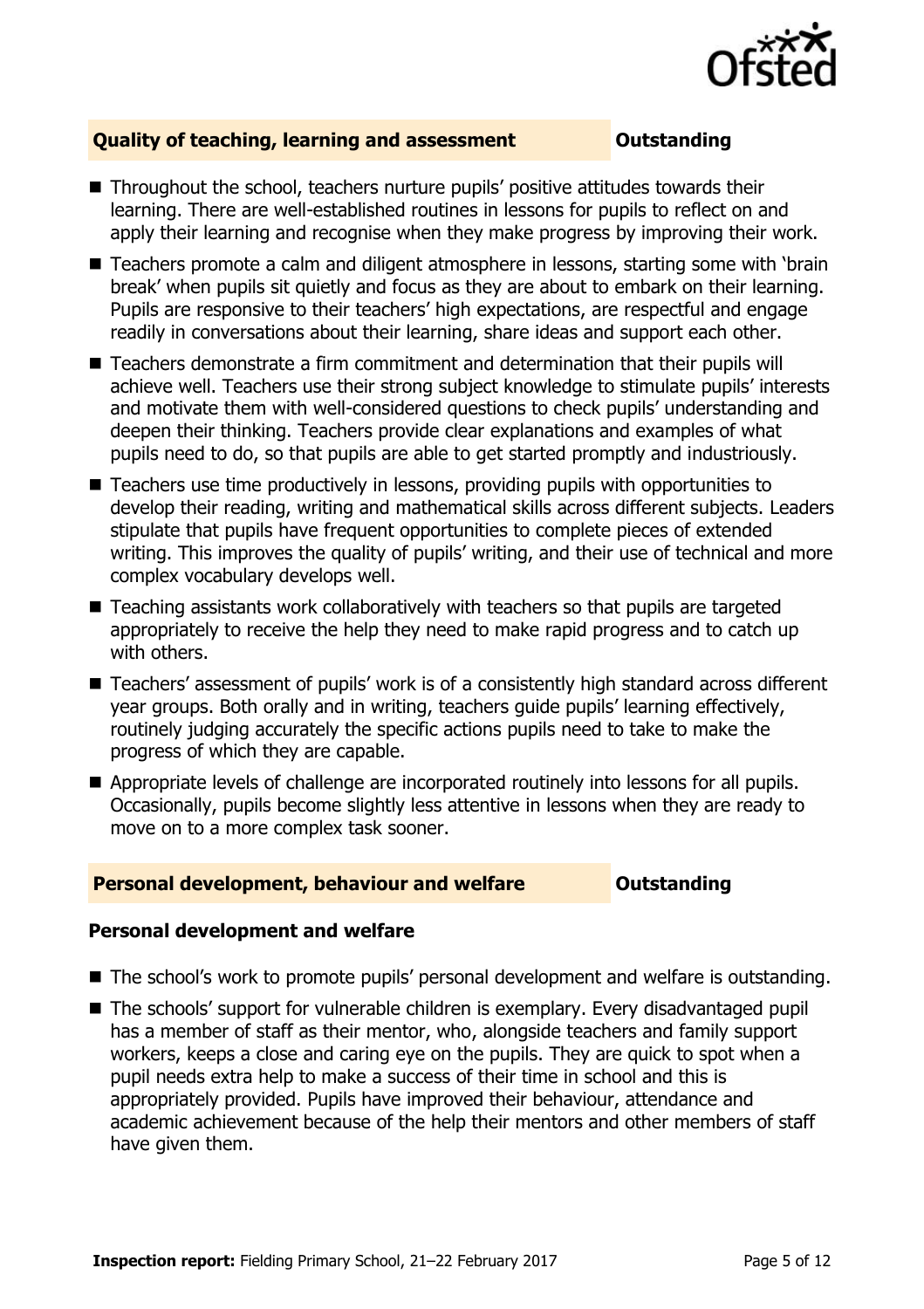

- The 'pupil passport' documents the key areas in which pupils need support and identifies the most productive ways in which pupil premium funding can be invested for individual pupils.
- A wide range of extra-curricular activities provides valuable opportunities for all pupils to have experiences that might not otherwise be open to them. Pupils' studies underpin the school's values, which, in turn, reflect British values such as respect, honesty and freedom.
- **Pupils appreciate that school leaders take their views into account in regular** 'parliament assemblies' when they have the chance to talk about ways in which they would make the school even better, for example resulting in improvements to playground facilities.

### **Behaviour**

- The behaviour of pupils is outstanding.
- **Pupils'** confidence develops rapidly across the school, both in lessons and in their social interactions with each other and adults in the school. Pupils are articulate and proud to talk about the school and their achievements. Pupils can think of little they would do to improve the school, with one pupil stating, 'this school is as close to perfect as you are going to get.'
- Pupils' attendance at school is consistently above average. Leaders' comprehensive systems identify and follow up promptly those pupils who are absent more than they should be, so that the incidence of persistent absence has declined substantially.
- **Pupils interact positively in lessons and around the school. Pupils demonstrate a strong** sense of personal responsibility, with older pupils keen to support younger ones with their work and help supervise them at breaktime.
- **Pupils are very clear on the ways in which the school keeps them safe and secure.** Pupils have a variety of opportunities, including in lessons, hearing from visiting speakers such as the police, and through special events like workshops, to learn about keeping safe, including when working online. They understand the different forms that bullying can take and say that, as also indicated by the school's records, serious incidents of poor behaviour are rare. The large majority of parents and all staff who responded to surveys for this inspection agree that the behaviour of pupils is well managed in the school.

#### **Outcomes for pupils Outstanding**

- Consistency of excellent practice ensures that pupils over time make significantly better-than-average progress in all subjects.
- Leaders' careful tracking of pupils' progress means that when pupils are falling behind this is picked up quickly so that they catch up. The school is mindful of the individual needs and circumstances of the small proportion of disadvantaged pupils, and also pupils who have special educational need and/or disabilities. The school's achievement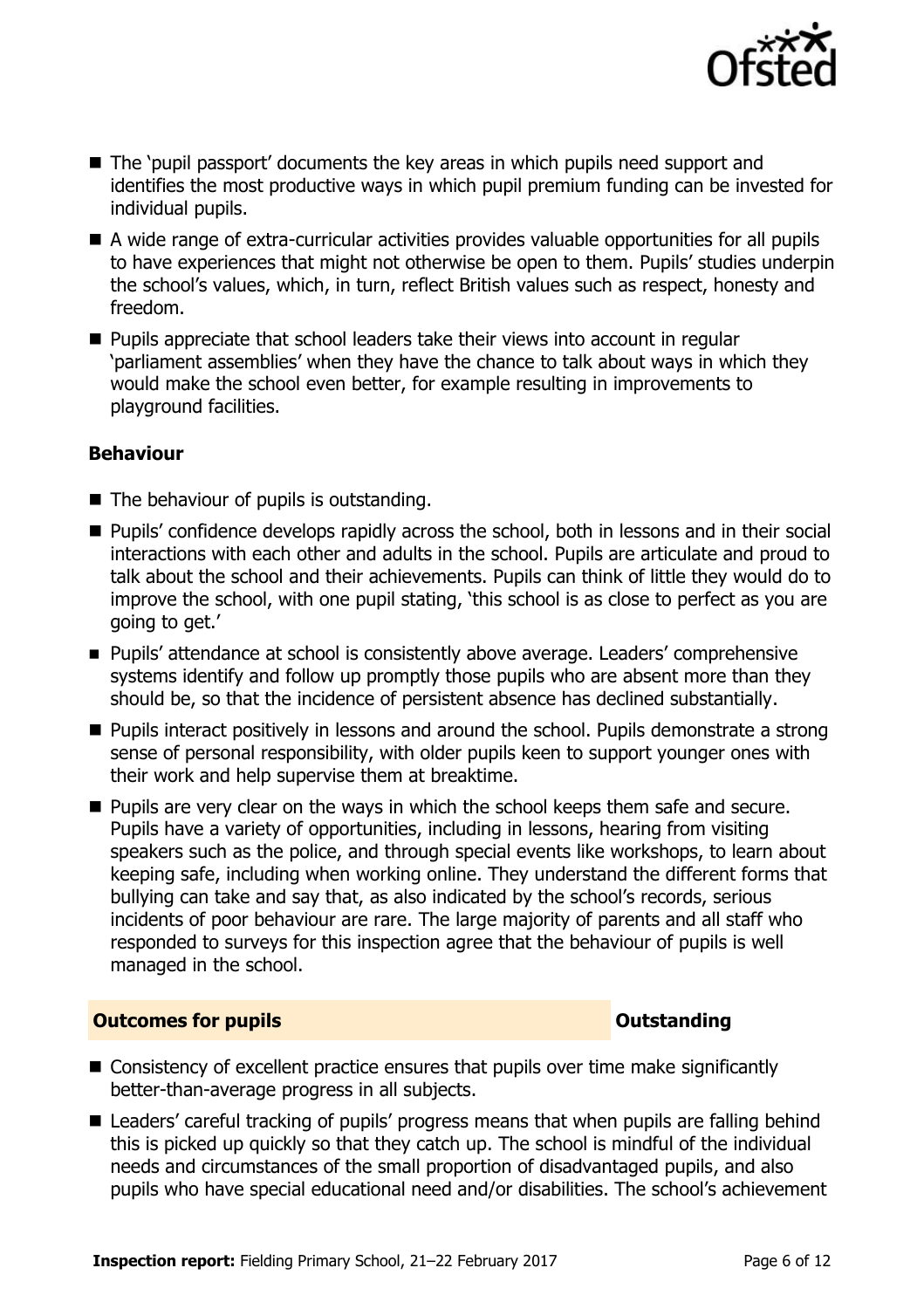

information and pupils' work in their books shows that, through well-considered interventions and support, these pupils often make better-than-average progress from their different starting points.

- **Pupils across the school attain at least the expected standards for their age in a wide** range of subjects.
- The proportion of pupils who achieve the expected standard in phonics by the end of

Year 1 has steadily increased over recent years and is above average.

- Leaders have introduced a range of successful initiatives to promote pupils' enjoyment of reading. Pupils routinely read in lessons and at home. They appreciate the attractive and thoughtfully furnished library areas, with mini armchairs and cushions, where many choose to read at breaktimes.
- **Pupils are well prepared for the next stages in their education. Consistency in routines** in the early years ensures that children adapt well to expectations in Year 1. Year 6 pupils receive helpful information about secondary schools so that they feel confident making decisions about their future.

#### **Early years provision CONSTANDING TO A RESEARCH CONSTANDING TO A RESEARCH CONSTANDING TO A RESEARCH CONSTANDING TO A RESEARCH CONSTANDING TO A RESEARCH CONSTANDING TO A RESEARCH CONSTANDING TO A RESEARCH CONSTANDING TO**

- The early years buzzes with industry and enjoyment. Children's excellent relationships with each other and the adults who support them enhance their positive attitudes to their learning. Children are keen to learn and are thrilled to talk about their achievements. Strong leadership ensures that high standards are maintained in all aspects of the early years.
- $\blacksquare$  High-quality teaching ensures that children make consistently high rates of progress across the early years from their different starting points. The proportion of children who achieve a good level of development is consistently above average.
- Adults use the assessment systems effectively and consistently to identify those who need additional support or challenge to make the progress of which they are capable. Adults recognise swiftly the specific ways in which children are at risk of falling behind, and provide them with the help they need to keep up with others.
- Children's work in the nursery and reception classes demonstrates that they achieve well in a wide range of subjects, focusing on their literacy and numeracy skills, and also increasing their knowledge of the world and expressive art and design.
- Children are extremely motivated and enthusiastic because of adults' high expectations and appropriate levels of encouragement and guidance. Children show resilience and determination in taking on more difficult tasks. They are attentive to adults, whose close monitoring means that children move on quickly when they are ready.
- Children engage rapidly with the school's systems and well-organised routines to reflect on their achievements and improve their work. They delight in moving their photograph along the display of a caterpillar, 'Percy Progress', showing when they have gained new knowledge and developed their skills.
- Both the indoor and outside areas of the early years provision are stimulating and exciting environments offering a wide range of resources and opportunities for children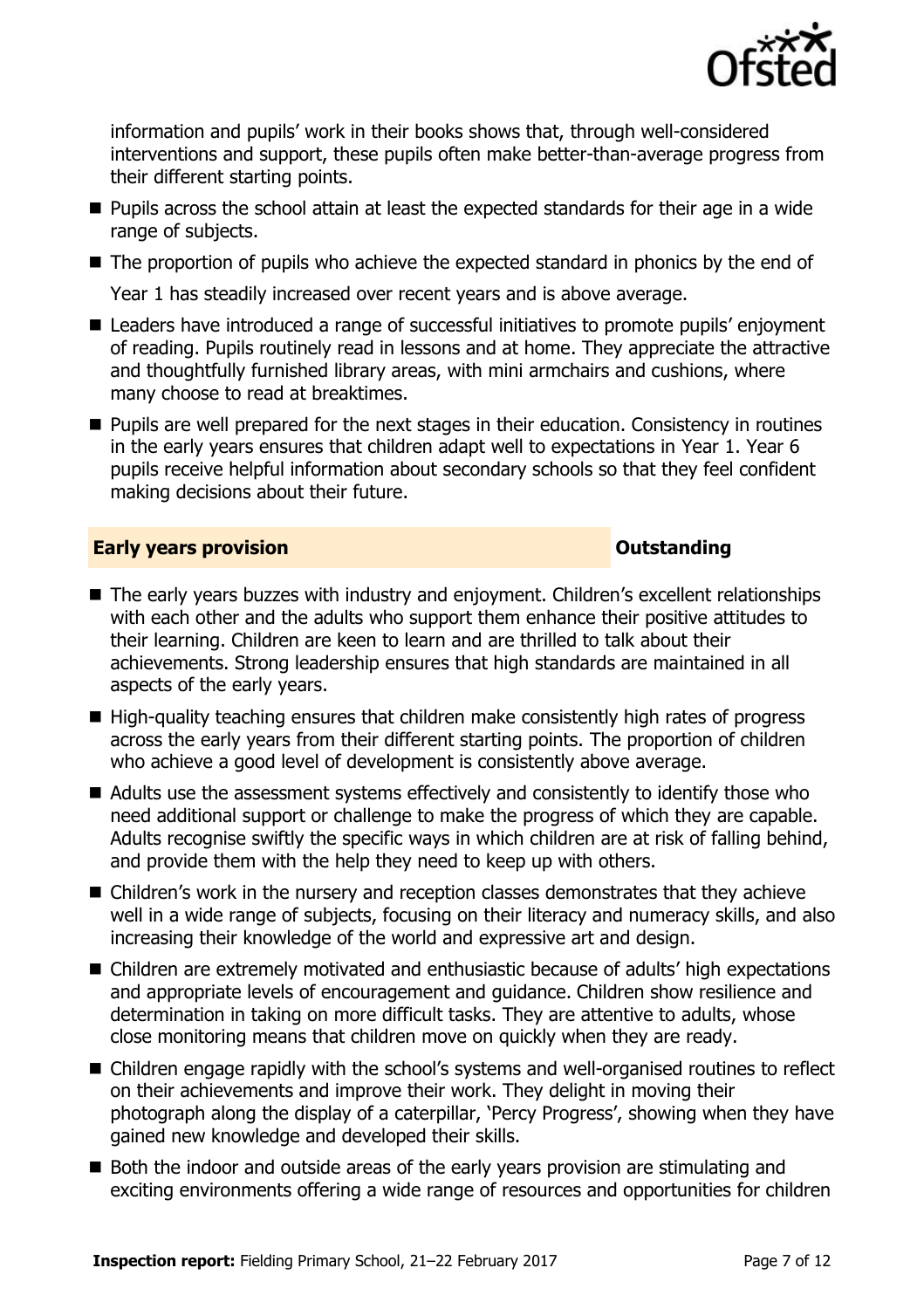

to learn. Leaders recognise that the outdoor area can be improved further to boost children's confidence in engaging with more challenging physical activities. Leaders have plans in place to implement these developments.

■ The early years staff forge strong links with parents, including home visits, so that staff get to know children quickly and enable them to have a successful start to their life in school.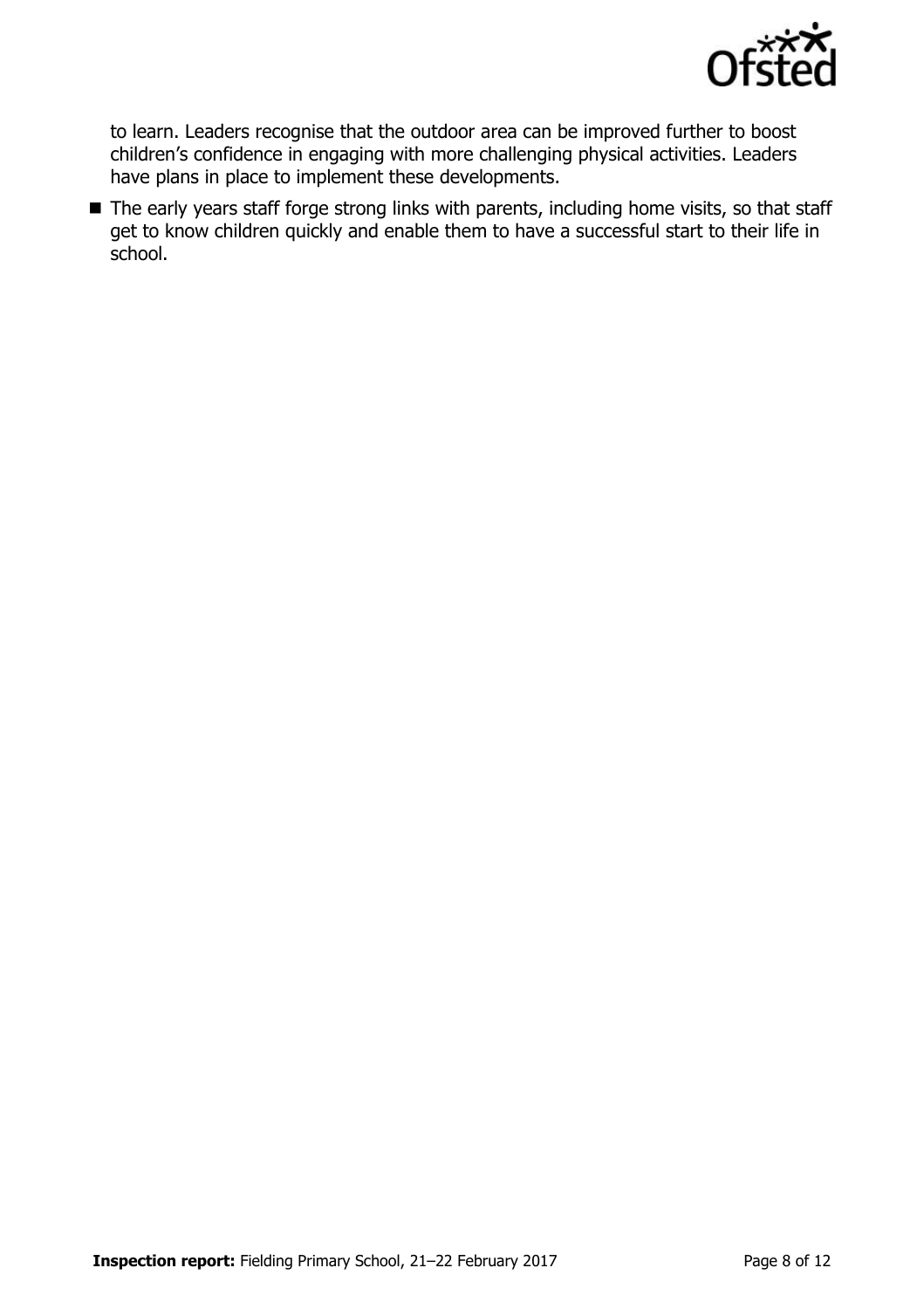

# **School details**

| Unique reference number | 101897   |
|-------------------------|----------|
| Local authority         | Ealing   |
| Inspection number       | 10001066 |

This inspection was carried out under section 8 of the Education Act 2005. The inspection was also deemed a section 5 inspection under the same Act.

| Type of school                      | Primary                      |
|-------------------------------------|------------------------------|
| School category                     | Community                    |
| Age range of pupils                 | 3 to 11                      |
| <b>Gender of pupils</b>             | Mixed                        |
| Number of pupils on the school roll | 921                          |
| Appropriate authority               | The governing body           |
| Chair                               | Sarah Wilkins                |
| <b>Headteacher</b>                  | Peter Dunmall                |
| Telephone number                    | 020 8567 9524                |
| Website                             | www.fieldingprimary.com/     |
| <b>Email address</b>                | admin@fielding.ealing.sch.uk |
| Date of previous inspection         | 11-12 July 2012              |

### **Information about this school**

- The school meets requirements on the publication of specified information on its website.
- The school is a larger-than-average primary school.
- The proportion of pupils who are eligible for the pupil premium finding is well below average.
- The proportions of pupils who have special educational needs and/or disabilities and receive support, or who have an education, health and care plan or a statement of special educational needs and/or disability are below average.
- $\blacksquare$  More pupils than average represent minority ethnic groups. Approximately half the pupils are of White British backgrounds.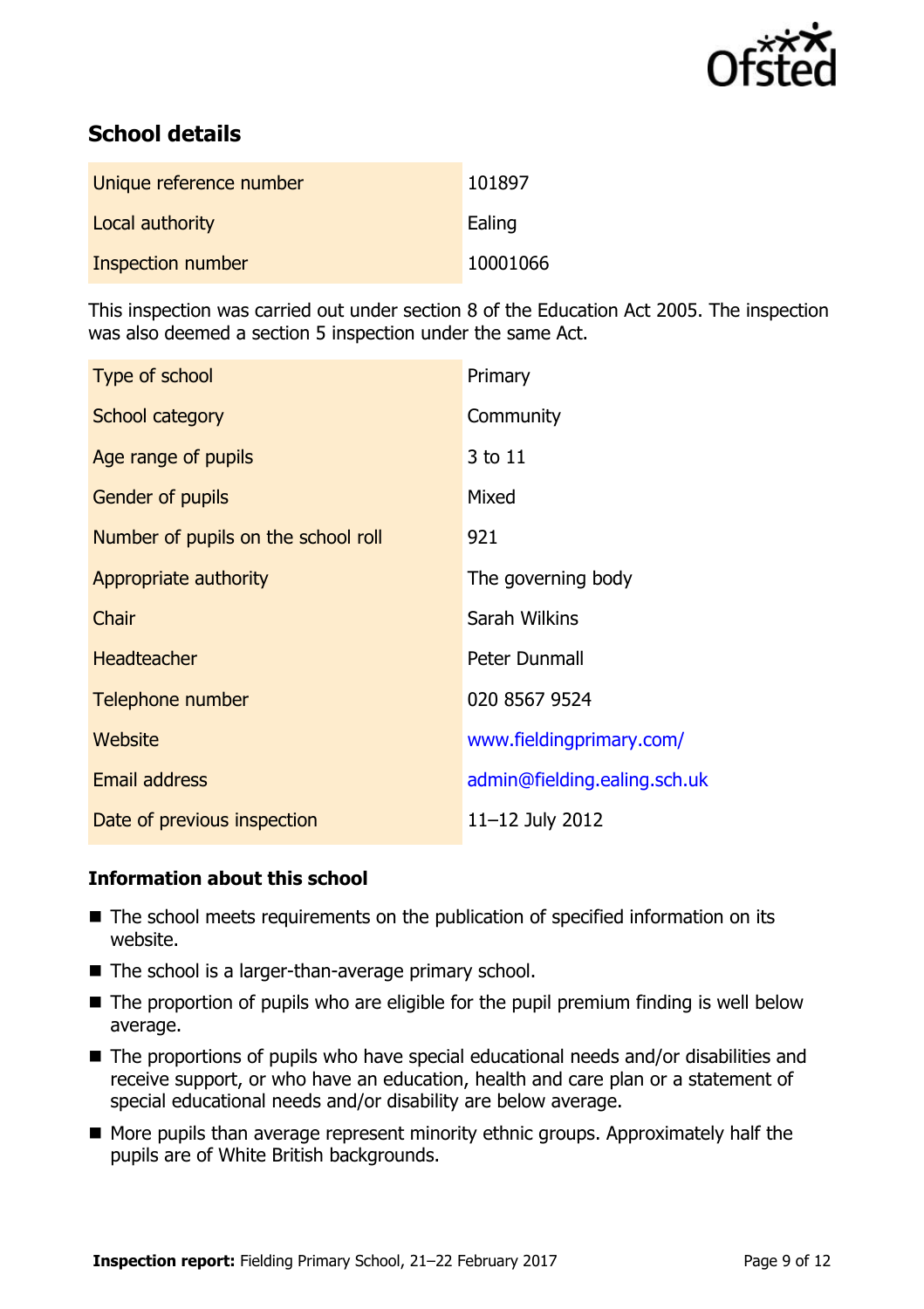

■ The school meets the government's floor standards, which set out the minimum expectations for attainment and progress of pupils by the end of key stage 2.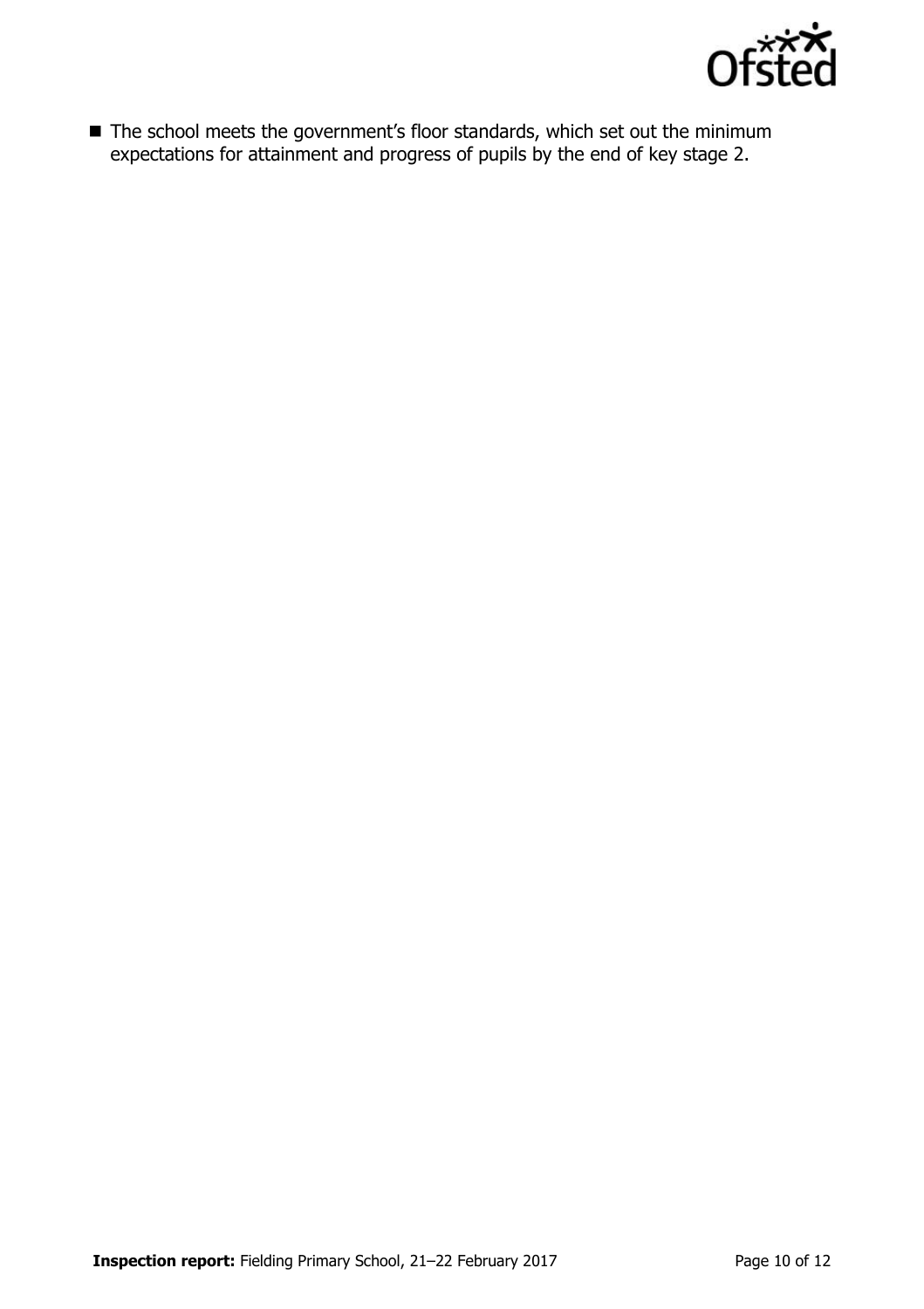

# **Information about this inspection**

- **Inspectors held meetings with school leaders, members of staff and members of the** governing body. One inspector held a telephone conversation with a representative of the local authority. Inspectors also met with groups of pupils, and one inspector listened to pupils read.
- Inspectors scrutinised a wide range of school documents, including the school's selfevaluation, records of the monitoring of the quality of teaching, the school's records of pupils' achievement and documents relating to the safeguarding of pupils.
- **Inspectors observed teaching and learning in parts of 28 lessons, sometimes** accompanied by school leaders. They also made shorter visits to lessons and to the breakfast and after-school clubs. Inspectors held informal conversations with staff and pupils as they toured the school.
- Inspectors observed the behaviour of pupils in lessons and around the school.
- The responses to surveys completed by staff and pupils, and to Parent View, the online survey for parents, were taken into account.

#### **Inspection team**

| Amanda Carter-Fraser, lead inspector | Her Majesty's Inspector |
|--------------------------------------|-------------------------|
| Roger Easthope                       | Ofsted Inspector        |
| <b>Sam Nowak</b>                     | Ofsted Inspector        |
| David Bryant                         | Ofsted Inspector        |
| <b>Milan Stevanovic</b>              | Ofsted Inspector        |
| <b>Emma Nicholls</b>                 | Ofsted Inspector        |